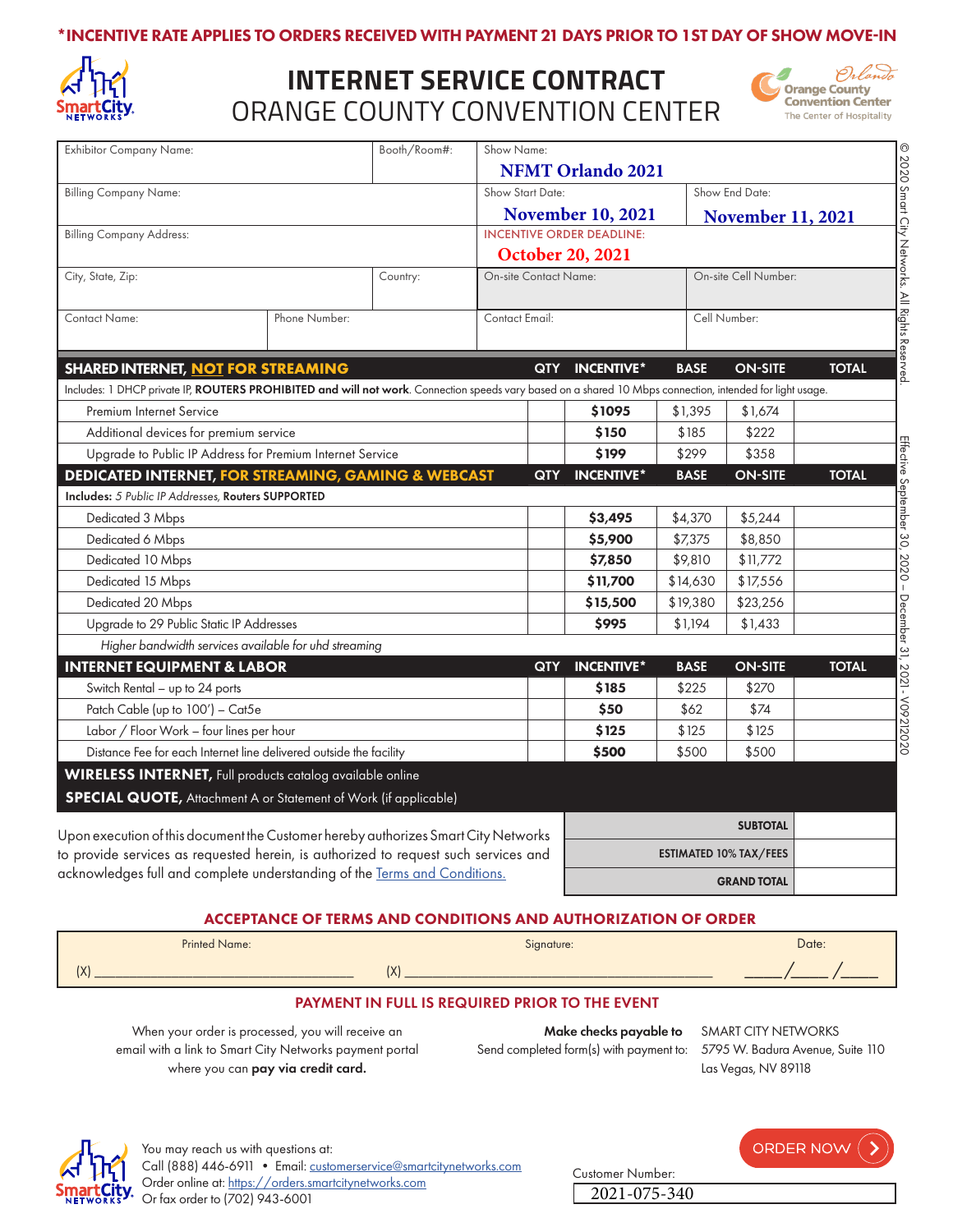# **ESS PERFORMANCE AGREEM**

Example 19 Name: Show: Show: Show: **NFMT Orlando 2021** Booth/Room #:

Center: Orange County Convention Center | Customer / Ref #:

2021-075-340

## **OVERVIEW**

Smart City is the exclusive provider for wired and wireless services for the Facility and has in operation a comprehensive wireless 802.11 network. The actual maximum bandwidth available depends on how many users are accessing the network simultaneously at any given time dependent upon the type of service purchased. Router, Streaming Applications, VoIP, DHCP, NAT or Proxy Servers are not allowed with this connection. Smart City can engineer custom dedicated network(s) to achieve your company objectives. Please contact us at (888) 446-6911 to discuss your network design.

### CUSTOM WIRELESS NETWORKS

If you require wireless 5 GHz access for application demonstrations, Smart City is able to build a custom 5 GHz wireless network in your booth. Please call Smart City at (888) 446-6911 for a custom wireless quote.

#### INTERNAL NETWORKS

Smart City is the exclusive provider of all voice, wired and wireless data services. Wireless Devices not authorized by Smart City are strictly prohibited. Smart City requires all Customers showcasing their wireless products to contact Smart City 21 days prior to the show move-in so that we may engineer a cohesive network operating without interference (all approvals will incur a Wireless Engineering Management Fee). Please provide Smart City with the make and model of your wireless router for network approval (wireless access points without adjustable power outputs cannot be authorized under any circumstances). Wireless devices need to be programmed on-site following Smart City guidelines.

### CUSTOMER ACCEPTANCE

Wireless service is inherently vulnerable to interference from other devices that transmit similar radio frequency signals or that operate within the same frequency spectrum. Smart City does NOT recommend wireless service for mission critical services such as presentations or product demonstrations that can accept a wired connection. Per our Terms and Conditions listed on Smart City's Customer Contract, misuse of any wireless service may result in service interruption to yourself or other Customers and can lead to disconnection of the Customer's equipment. No service refunds will be given.

### ALL WIRELESS ACCESS POINTS NOT AUTHORIZED BY SMART CITY ARE PROHIBITED.

I hereby attest that I understand the limitations and vulnerabilities of the wireless service provided by Smart City. I also understand that if I use this service for any reason including, but not limited to, demonstrating, showcasing or presenting my product(s), Smart City will not be responsible for possible interference that I may experience. Upon receipt of the completed Smart City Contract, Smart City Services will be activated / available for your use.

| Printed Name: | Signature: | Date:       |
|---------------|------------|-------------|
| Title:        | Email:     | Phone $#$ : |